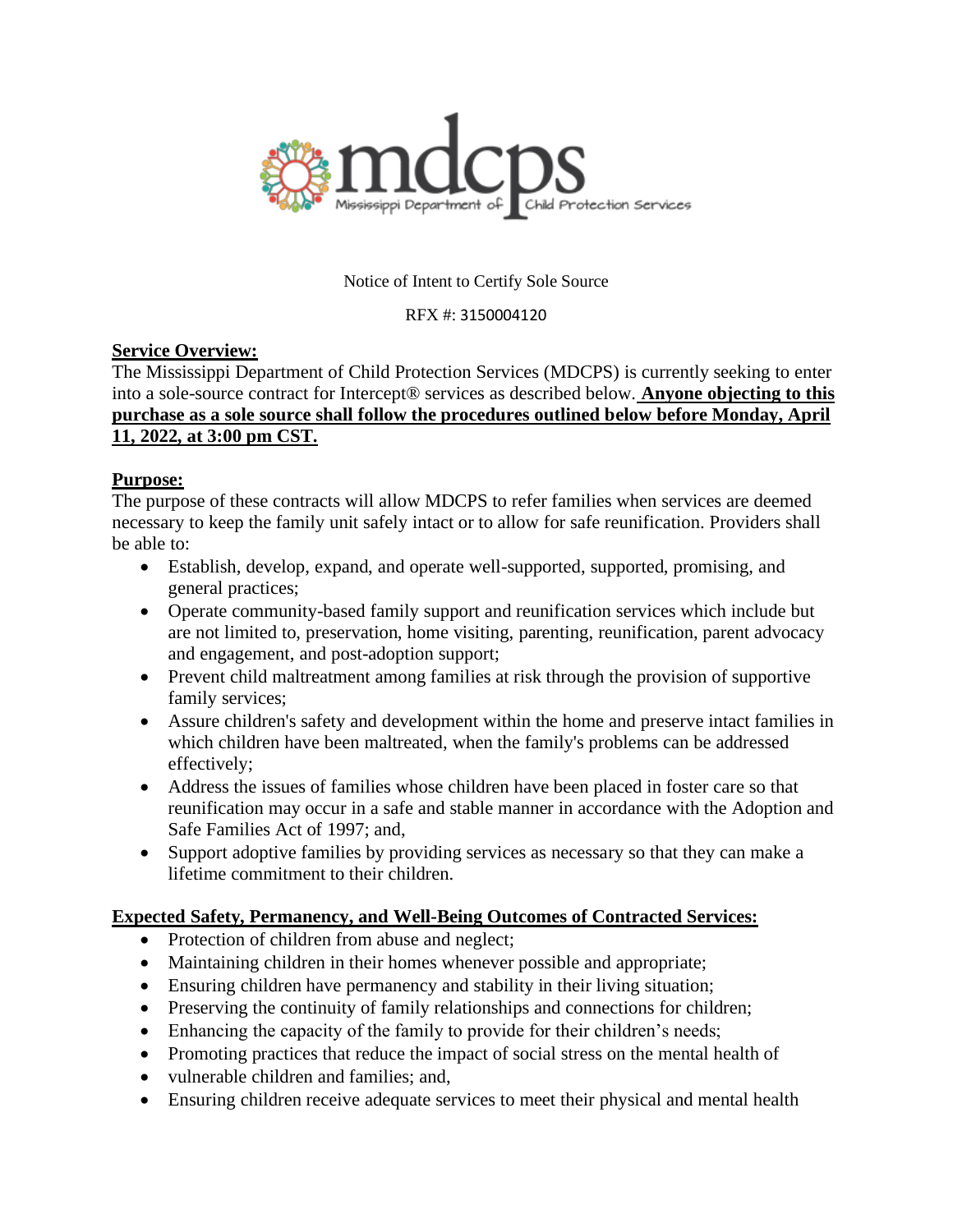• needs.

#### **Service Population:**

Services will target any child or youth under the age of eighteen (18) at imminent risk of entering foster care, pregnant and parenting youth and youth at risk of human trafficking and exploitation, as well as the child's family.

#### **Scope of Services:**

Intercept® provides intensive in-home services to children and youth at risk of entry or re-entry into out-of-home placements or who are currently in out-of-home placements (e.g., foster care, residential facilities, or group homes). The program is designed to reduce foster care utilization by providing prevention services to children and their families of origin.

For children already in foster care, Intercept<sup>®</sup> aims to reduce time spent in foster care by providing reunification services to children and their families of origin. Family Intervention Specialists use an integrated, trauma-informed approach to offer individualized services intended to meet the needs of children and their families of origin. Specialists address needs identified in children's schools, peer groups, neighborhoods, and communities.

Family Intervention Specialists meet with children and their families of origin an average of 3 times per week. Specialists are also on-call to provide crisis support 24/7. Prevention services typically, last 4 to 6 months. Reunification services typically last 6 to 9 months. Specialists also support the family in school or legal meetings and are on-call to provide crisis support 24/7.

Intercept® uses an online resource called GuideTree® to facilitate treatment. GuideTree® includes a comprehensive resource library, access to Licensed Program Experts, and supports for developing and reviewing treatment plans.

Intercept® is rated as a well-supported practice because at least two studies with nonoverlapping samples carried out in usual care or practice settings achieved a rating of moderate or high on design and execution and demonstrated favorable effects in a target outcome domain. At least one of the studies demonstrated a sustained favorable effect of at least 12 months beyond the end of treatment on at least one target outcome.

#### **Dosage:**

Intercept® Family Intervention Specialists meet the child and family an average of three times weekly in the home and community for four to nine months. Intercept<sup>®</sup> services to prevent children from entering out-of-home placements average four to six months; Intercept® services to reunite children with family after a period of foster care or out-of-home placement average six to nine months.

## **Evidence-based models included in Intercept®:**

Intercept® is an integrated approach to in-home parenting and individual skill development that offers a variety of evidence-based and research-informed practices to meet the individualized needs of a youth and family. Specifically, Intercept® employs the following evidence-based practices, as clinically indicated: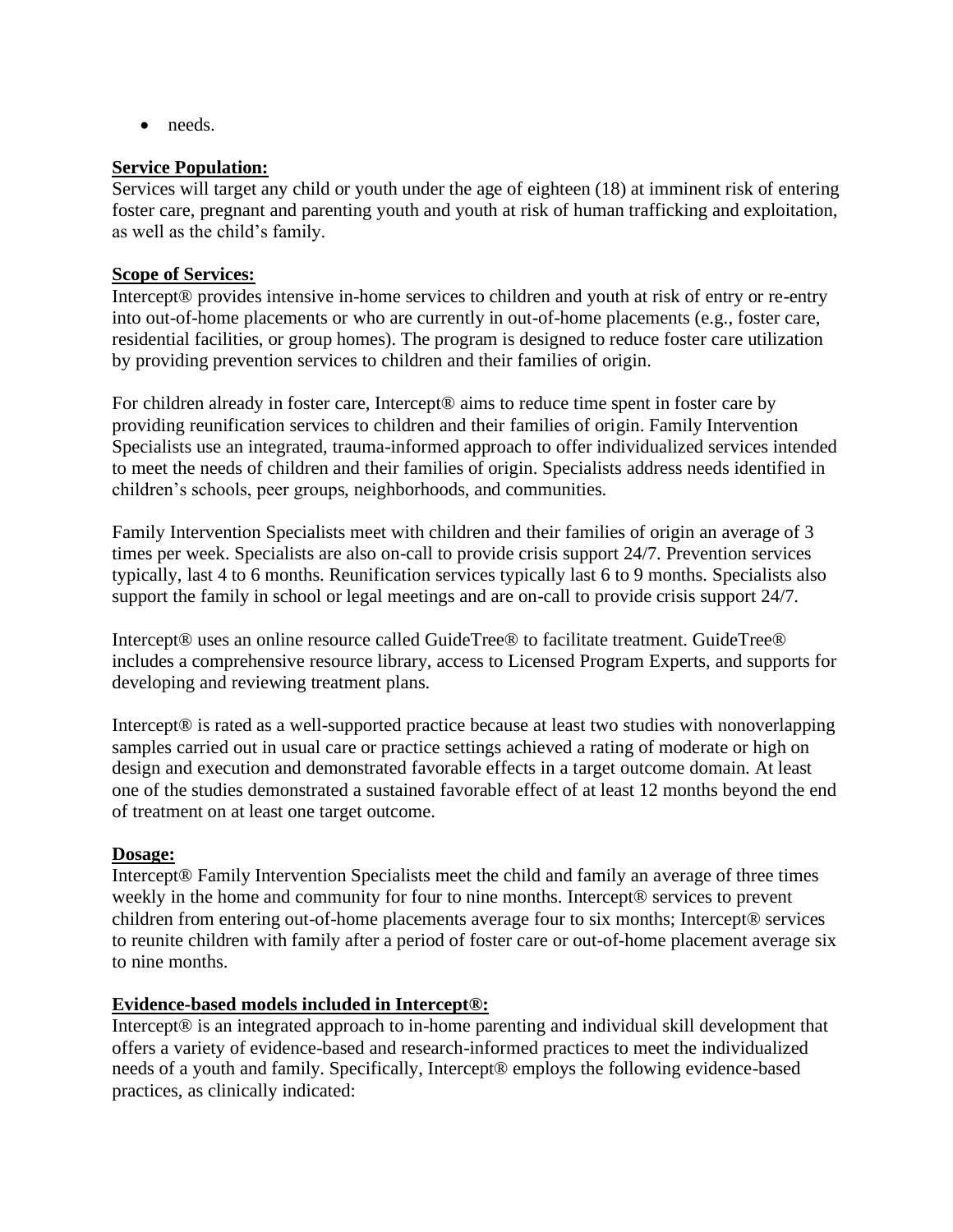- Adolescent Community Reinforcement Approach (A-CRA);
- Community Advocacy Project (CAP);
- Collaborative Problem Solving (CPS);
- Trauma-Focused Cognitive Behavioral Therapy (TF-CBT);
- Cognitive Behavioral Therapy (CBT); and,
- Motivational Interviewing (MI)

## **Trauma-Informed Care:**

Intercept® includes multiple components to assess and address the impact of trauma, both acute and chronic, throughout the program. This begins with a risk trauma assessment that considers both youth and family trauma exposure history. The assessment is completed at admission and then updated monthly and after serious incidents throughout treatment. Assessments include a trauma-sensitive component, which focuses on current and past trauma episodes but also considers both protective and restorative factors.

Multiple trauma-informed intervention strategies are utilized throughout treatment to address traumatic stress and related mental health issues, including Trauma-Focused Cognitive Behavioral Therapy. Staff training materials include how trauma can impact brain development and related strategies to address these issues. Staff development tools focus on secondary traumatic stress symptoms and interventions for people that may be affected through their work with youth and families.

#### **Location/Delivery Setting:**

Intercept® Family Intervention Specialists meet with families for sessions in the home and community settings. They work in all the areas that surround the child: family, school, neighborhood, peer group and community.

## **Education, Certifications and Training:**

Intercept® is delivered by master's and bachelor's (with relevant experience) level Family Intervention Specialists working under the supervision and guidance of licensed mental health clinicians who are experts in the Intercept® model. A vital component of Intercept® is the level of training and supervision for Family Intervention Specialists. All Intercept® staff complete a highly structured training process, including new hire organizational orientation upon hire, followed by rigorous on-the-job training (OJT). Intercept® Family Intervention Specialists, Supervisors, and other staff complete an initial four-day Clinical Foundations training. This training is provided by Licensed Program Experts. Family Intervention Specialists who deliver Intercept® also participate in ongoing trainings. These include quarterly clinical trainings provided by the Licensed Program Expert, which are tailored to specific need areas of the team.

Weekly consultation is also provided by Intercept® Licensed Program Experts with all Family Intervention Specialists and Supervisors to ensure quality work and fidelity to the model. Other training activities include, but are not limited to, individual development meetings conducted by each Family Intervention Specialist's supervisor, field visits with leadership staff, and access to online clinical trainings and resources. A program model fidelity review is conducted annually by the Clinical Services department to ensure clinical service delivery is consistent with the